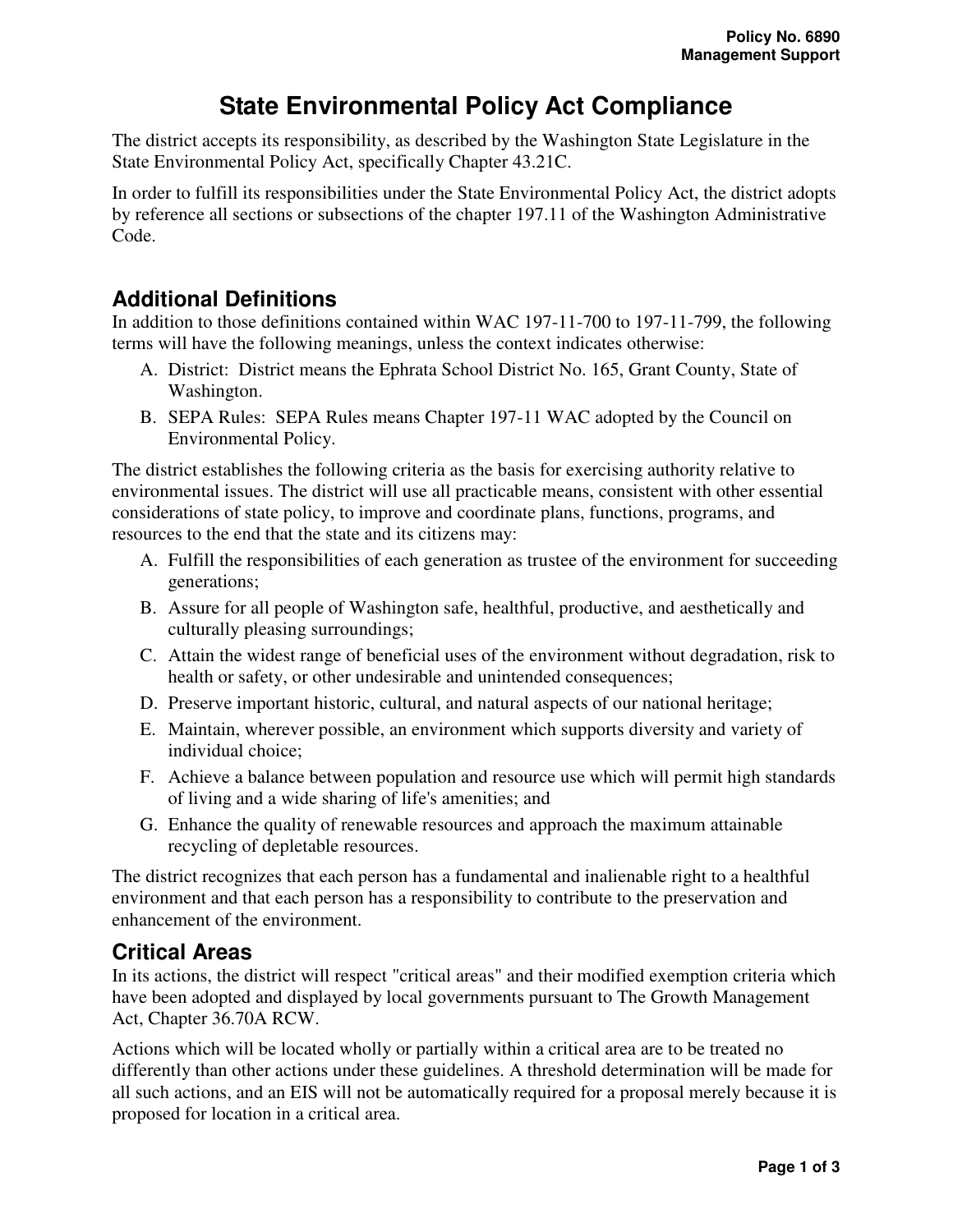# **Use of Exemptions**

In determining whether a proposal is exempt from SEPA the district will comply with the square footage and parking space threshold levels adopted by the city or county under WAC 197-11-800 (1). To determine whether or not a proposal is exempt, the district will ascertain the total scope of the proposal and the governmental licenses required. If a proposal includes a series of actions, physically or functionally related to each other, some of which are exempt and some which are not, the proposal is not exempt and the district must complete a threshold determination.

If a proposal includes both exempt and nonexempt actions, exempt actions may be authorized with respect to the proposal prior to compliance with the procedural requirements of these guidelines subject to the following limitations:

- A. No nonexempt action will be authorized prior to compliance with procedural and substantive requirements;
- B. No action will be authorized which will irrevocably commit the district to approve or authorize a nonexempt action;
- C. The district may withhold approval of an exempt action which would lead to modification of the physical environment, when such modifications would serve no purpose if later approval of a nonexempt action is not secured; and
- D. The district may withhold approval of exempt actions, which would lead to substantial financial expenditures by a private applicant, which would serve no purpose if later approval of a nonexempt action is not secured.

# **Lead Agency Determination and Responsibilities**

The district is lead agency for the proposals it initiates and is responsible for compliance with SEPA regulations.

# **Environmental Checklist**

Except as provided in WAC 197-11-315 the school district must complete an environmental checklist (WAC 197-11-960) for any proposal that meets the definition of action (WAC 197-11- 709), and is not categorically exempted in WAC 197-11-800 and 880. This checklist will be the basis for the threshold determination.

For all proposals for which the district is the lead agency, the responsible official of the district will make the threshold determination pursuant to the criteria and procedures of WAC 197-11- 300 through -360.

# **Preparation of EIS**

The draft and final EIS will be prepared either by the responsible official or his/her designee or a consultant retained by the school district.

In the event that an EIS is to be prepared by a consultant, the responsible official will assure that the EIS is prepared in a responsible manner and with appropriate methodology. The responsible official will direct the areas of research and examination to be undertaken, as well as the organization of the resulting document.

No matter who participates in the preparation of an EIS, it must be approved by the responsible official prior to distribution.

# **Public Notice**

The district will establish a mailing list for those interested citizens who wish to be informed regarding documents the district prepares that require public notice. If deemed appropriate by the